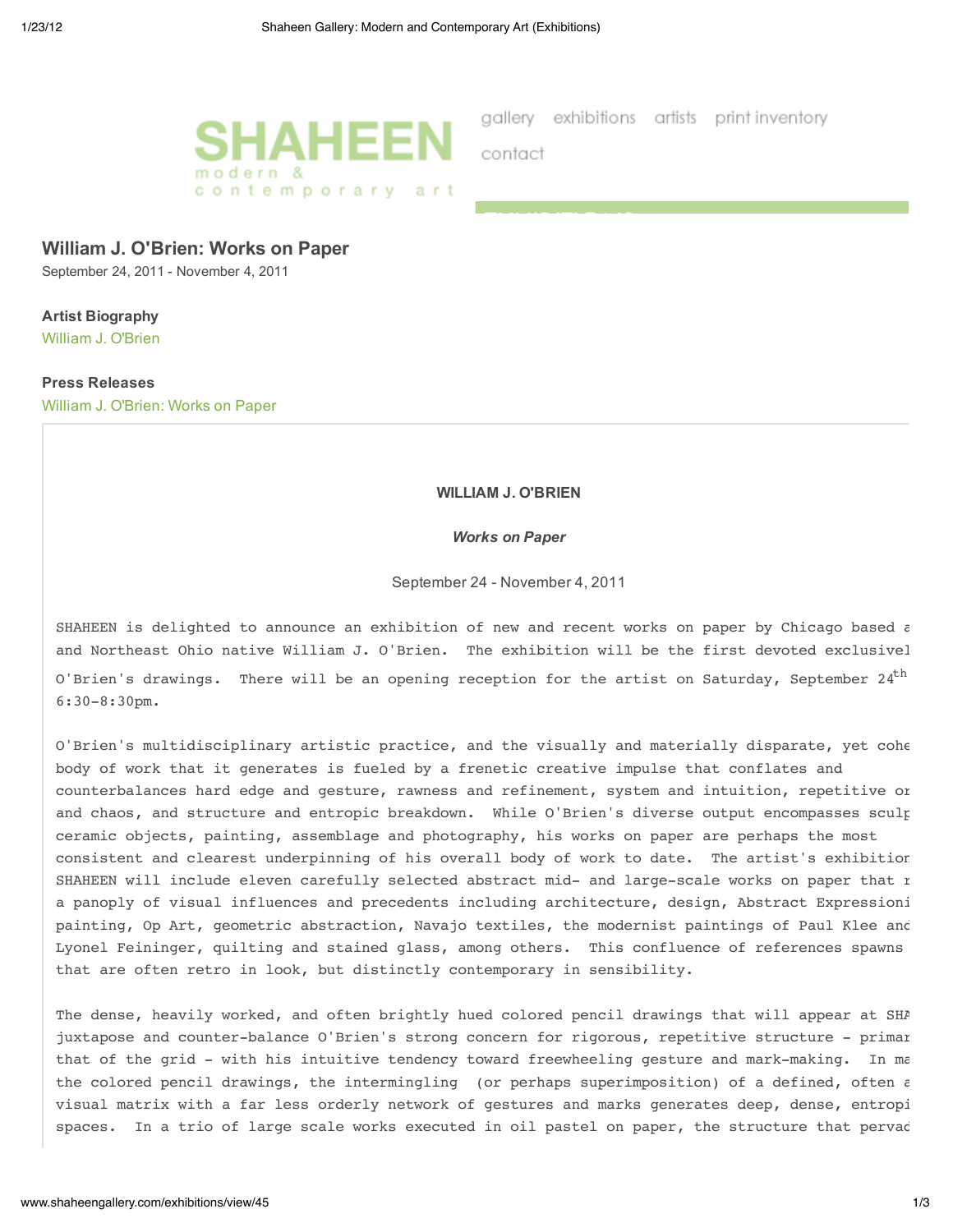#### 1/23/12 Shaheen Gallery: Modern and Contemporary Art (Exhibitions)

majority of O'Brien's colored pencil drawings gives way to swooping, all-over gesture and long curvilinear skeins of color reminiscent of Jackson Pollock, or Brice Marden unrestrained. While t is an undeniable depth and density to the visual entanglements in these works, they are simultaned characterized by an openness of space that stands in contrast to many of the colored pencil drawin In both strains of work, there is a strong sense of physicality that can be traced directly to O'E absorption in his working process, and the labor intensiveness of his execution. Also on full dis is the artist's ability to reconcile his unrestrained creative energy and outflow with his sophist sense of space, color, composition and design, and hold these elements in dynamic counterbalance. resulting works on paper are simultaneously raw and refined, deliberate and intuitive.

A native of Newbury, Ohio, William J. O'Brien currently lives and works in Chicago, where he recei his MFA from The School of the Art Institute of Chicago. Over the past few years, O'Brien's work appeared in numerous solo and group gallery and museum exhibitions in the United States and abroad including a recent solo museum exhibition at The Renaissance Society (University of Chicago); one gallery exhibitions at Shane Campbell Gallery, Chicago; and Marianne Boesky Gallery, New York; and exhbitions at the Museum of Contemporary Art, Chicago, Barbara Gladstone Gallery, New York; Andrea Gallery, New York; and the Aspen Art Museum. O'Brien's work resides in the permanent collections of Art Institute of Chicago, Hara Museum of Art, Japan, and the Miami Art Museum.



**William J. O'Brien** *Untitled*, 2009 colored pencil and ink on paper 50 x 38 inches



**William J. O'Brien** *Untitled*, 2010 colored pencil on paper 68 x 36 inches



**William J. O'Brien** *Untitled*, 2009 colored pencil and ink on paper 30 x 22 inches



**William J. O'Brien** *Untitled*, 2008 colored pencil and ink on paper 62 x 42 inches



*Untitled*, 2009 colored pencil and ink on paper 30 x 22 inches

**William J. O'Brien**

**William J. O'Brien** *Untitled*, 2009 colored pencil and ink on paper 30 x 22 inches